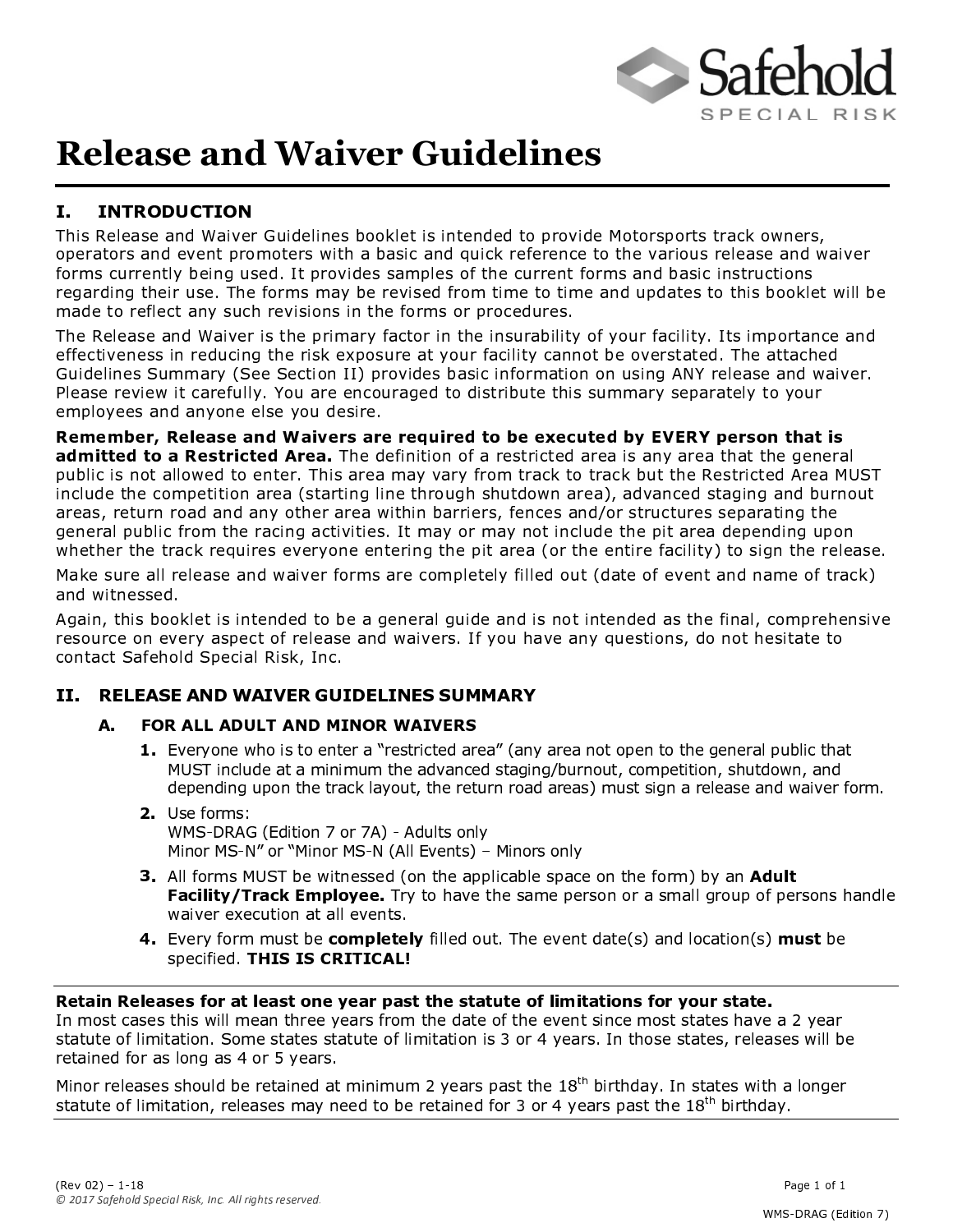#### **B. MINOR WAIVERS**

- $U = \frac{1}{2} \int_{0}^{1} \frac{1}{2} \left( \frac{1}{2} \right) \frac{1}{2} \left( \frac{1}{2} \right) \frac{1}{2} \left( \frac{1}{2} \right) \frac{1}{2} \left( \frac{1}{2} \right) \frac{1}{2} \left( \frac{1}{2} \right) \frac{1}{2} \left( \frac{1}{2} \right) \frac{1}{2} \left( \frac{1}{2} \right) \frac{1}{2} \left( \frac{1}{2} \right) \frac{1}{2} \left( \frac{1}{2} \right) \frac{1}{2} \left( \frac{1}{2} \right) \frac{$ have minors sign adult waiver forms.
- $\blacksquare$  . We see that the distribution is a set of the distribution of the distribution of  $\blacksquare$  . We are the distribution of  $\blacksquare$ authorities if you are uncertain.
- £ <sup>K</sup> <sup>H</sup> <sup>C</sup> <sup>L</sup> <sup>F</sup> <sup>M</sup> <sup>D</sup> <sup>D</sup> <sup>B</sup> <sup>Q</sup> <sup>O</sup> <sup>G</sup> <sup>J</sup> <sup>P</sup> <sup>F</sup> <sup>D</sup> <sup>C</sup> ] <sup>I</sup> <sup>F</sup> <sup>J</sup> <sup>P</sup> \ <sup>³</sup> § <sup>T</sup> <sup>H</sup> <sup>M</sup> <sup>F</sup> <sup>I</sup> <sup>S</sup> <sup>D</sup> <sup>Q</sup> <sup>M</sup> <sup>G</sup> <sup>F</sup> ] <sup>H</sup> <sup>G</sup> ] <sup>O</sup> <sup>H</sup> <sup>M</sup> <sup>J</sup> <sup>C</sup> <sup>H</sup> <sup>I</sup> <sup>D</sup> ^ <sup>Á</sup> <sup>Q</sup> <sup>S</sup> <sup>B</sup> <sup>D</sup> <sup>C</sup> ] <sup>I</sup> <sup>H</sup> <sup>S</sup> <sup>O</sup> <sup>M</sup> <sup>F</sup> <sup>D</sup> <sup>H</sup> <sup>M</sup> <sup>F</sup> <sup>l</sup> <sup>i</sup> <sup>v</sup> <sup>w</sup> <sup>t</sup> <sup>l</sup> <sup>i</sup> <sup>r</sup> for minors participating as drivers, passengers, and crew or in any other capacity where they will be permitted to enter a restricted area such as the advanced staging lanes. If your track has all persons entering the track sign a waiver, other minors who will not be entering a restricted area may be admitted on a per event basis with ONE parent's signature.
- 4. MS N (All Events) waiver also requires BOTH signatures and is used as an "annual" waiver.

#### C. TRACK EMPLOYEE RELEASE AND WAIVER

This is a multi-event release and waiver form to be signed each year by each of your track employees. If completed, your employees do not have to sign the "standard" waiver for each event. Note that by signing the waiver, the employee is NOT waiving his or her rights to any statutory workers compensation benefits. This is a common concern of employees.

#### **D.** GENERAL MS-1

The "General MS-1" release and waiver form is a "multi-purpose" form to be used for any nondrag events such as events held at an oval track or road course. For example, if you are holding an approved special promotion or specialized motor vehicle competition such as a motocross, monster truck exhibition, etc. that is not being held on the drag strip, you would use this form.

#### **III. SPECIFIC WAIVER FORMS**

#### WMS Drag (Edition 7/7A)

• This is the "standard" release and waiver form to be used for all adults at your drag racin facility. The "WMS-DRAG" release and waiver form includes a shaded box on the bottom for the witness information to be filled in. The form requires you complete both the NAME OF TRACK AND/OR EVENT (if applicable), in addition to the EVENT DATE(S). If the event runs for more than one day, write in all applicable dates, i.e. "February 2-5, 2014". 7A includes a box "Track Use" to enter car  $#$ , if preferred.

#### MINOR MS-N AND MINOR MS-N (ALL EVENTS)

- $\bullet$  This is the waiver to use for all minors (younger than 18 years old in all but a very few state where the age of majority is 21). It replaces all older minor forms, including the "Junior Drag" form. The new Minor MS-N form may be used as a "multi-event" or "annual" waiver. To use as such, the waiver form only needs to be completed once each year IF it is completely filled out by both parents or quardians and the event and date blanks on the top of the waiver are filled out as "ALL [insert name of track] EVENTS" and "ALL DATES" respectively. It is highly recommended that you produce and hand out a simple "Minor ID" card to each minor that has a fully completed waiver on file which the minor can show to track registration personnel in lieu of signing another waiver. A sample ID card is attached in Section V. Tracks may develop their own card, but it is recommended that it be a photo ID. (You can use a cutdown Polaroid head shot).
- $\bullet~$  If only one parent has signed a single waiver, a new waiver must be signed fo each event.
- NOTE: The Minor MS-N form has a section at the bottom of form to be used for witnessin by an event official or for notarization. This is optional, however, it is highly recommended that a track official sign and print his/her name on the bottom of the waivers if the waiver is signed by the parent(s) at the track. IF the waiver is signed by the parent(s) away from the track, then the track MAY require the form to be notarized. For annual waivers signed away from the track, it is highly recommended that the track require notarization.

#### <sup>Å</sup> } } <sup>h</sup> <sup>Æ</sup> <sup>Ì</sup> <sup>Ù</sup> ¦ ¤ <sup>Ù</sup> } <sup>Î</sup>

• The "General MS-1" release and waiver form is a "multi-purpose" form to be used for an **non-drag events** such as events held at an oval track or road course. For example, if you are holding an approved special promotion or specialized motor vehicle competition such as a motocross, monster truck exhibition, etc. that is not being held on the drag strip, you would use this form.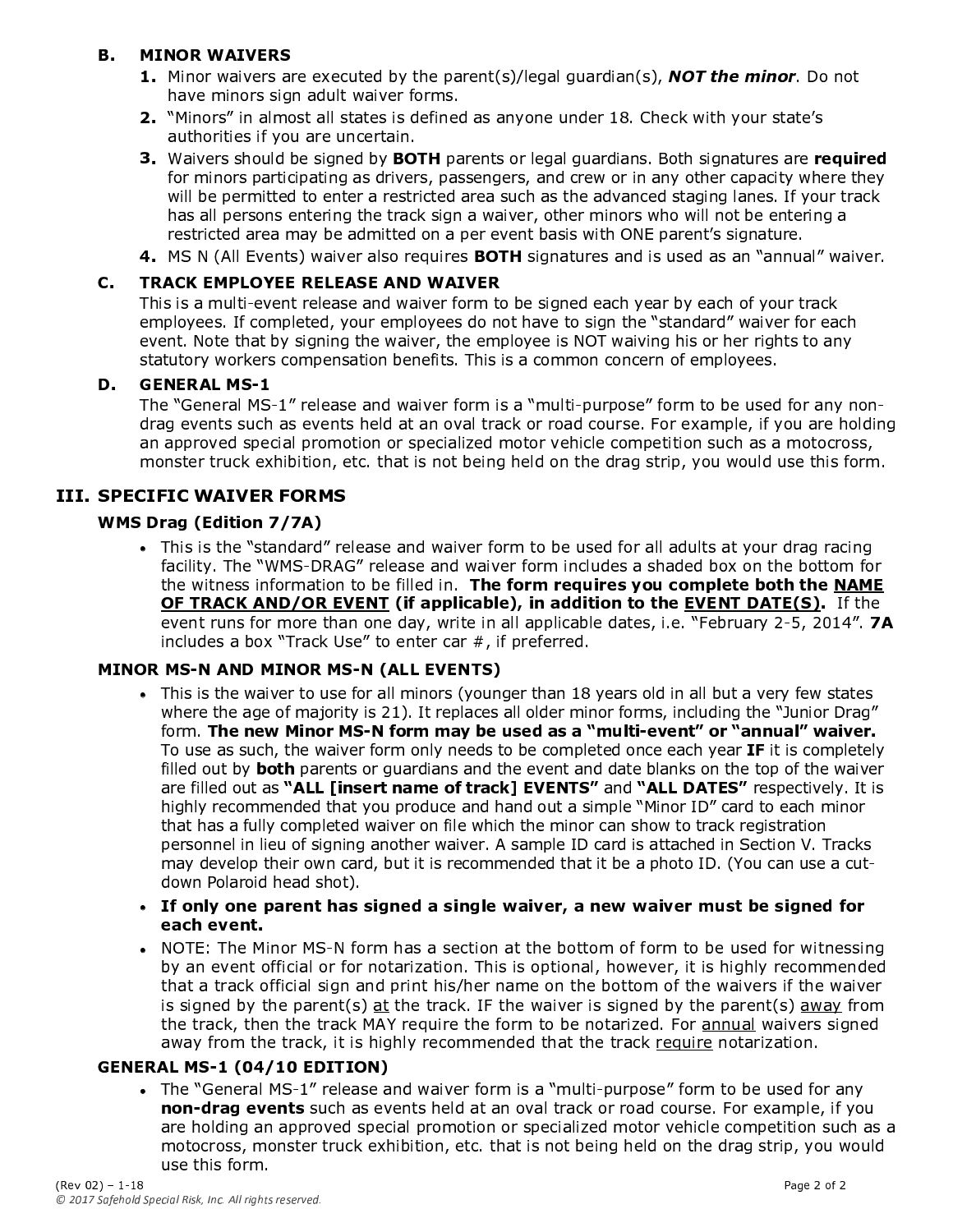#### **RELEASE AND WAIVER OF LIABILITY ASSUMPTION OF RISK AND INDEMNITY AGREEMENT**

EVENT NAME I LOCATION EVENT DATE(S)

\_\_\_\_\_\_\_\_\_\_\_\_\_\_\_\_\_\_\_\_\_\_\_\_\_\_\_\_\_\_\_\_\_\_\_\_\_\_\_\_\_\_\_\_\_\_\_ \_\_\_\_\_\_\_\_\_\_\_\_\_\_\_\_\_\_\_\_\_\_\_\_\_\_\_\_\_\_\_\_\_\_\_\_\_\_\_\_\_\_\_\_

IN CONSIDERATION of being permitted to compete, officiate, observe, work for, or participate in any way in the EVENT(S) or being permitted to enter for any purpose any RESTRICTED AREA (defined as any area requiring special authorization, credentials or permission to enter or any area to which admission by the general public is restricted or prohibited including but not limited to the competition area and any hot pit area), EACH OF THE UNDERSIGNED, for himself/herself, his/her personal representatives, heirs, and next of kin:

- 1. Acknowledges, agrees, and represents that he/she has or will immediately upon entering any such RESTRICTED AREAS, and will continuously thereafter, inspect the RESTRICTED AREAS which he/she enters and he/she further agrees and warrants that, if at any time, he/she is in or about RESTRICTED AREAS and he/she believes anything to be unsafe or unsatisfactory in any way, he/she will immediately advise the officials of such and will leave the RESTRICTED AREAS and/or refuse to participate further in the EVENT(S). I acknowledge that I may not have the opportunity to inspect any RESTRICTED AREA prior to the event.
- 2. HEREBY RELEASES, WAIVES, DISCHARGES AND COVENANTS NOT TO SUE the promoters, participants, racing associations, sanctioning or administrative organizations or any affiliated entities thereof, track operators, track owners, officials, vehicle owners, drivers, builders and designers, crews, rescue personnel, any persons in any RESTRICTED AREA, promoters, sponsors, equipment and parts manufactures and suppliers, advertisers, owners and lessees of premises used to conduct the EVENT(S), premises and event inspectors, surveyors, underwriters/brokers, consultants and others who give recommendations, directions, or instructions or engage in risk evaluation or loss control activities regarding the premises or EVENT(S) and for each of them, their directors, officers, agents, and employees, all for the purposes herein referred to as "RELEASEES", FROM ALL LIABILITY TO THE UNDERSIGNED, his/her personal representatives, assigns, heirs, and next of kin, FOR ANY AND ALL LOSS OR DAMAGE, AND ANY CLAIM OR DEMANDS THEREFORE ON ACCOUNT OF INJURY TO THE PERSON OR PROPERTY OR RESULTING IN DEATH OF THE UNDERSIGNED ARISING OUT OF OR RELATED TO THE EVENT(S), WHETHER CAUSED BY NEGLIGENCE OF ANY RELEASEE(S) OR OTHERWISE.
- 3. HEREBY AGREES TO INDEMNIFY AND SAVE AND HOLD HARMLESS the RELEASEES and each of them FROM ANY LOSS, LIABILITY, DAMAGE, FEES OR COSTS they may incur arising out of or related IN ANY MANNER TO MY ATTENDANCE AT OR PARTICIPATION IN THE EVENT(S), AND WHETHER CAUSED BY THE NEGLIGENCE OF ANY RELEASEE(S) OR OTHERWISE.
- 4. HEREBY ASSUMES FULL RESPONSIBILITY FOR ANY RISK OF BODILY INJURY, DEATH OR PROPERTY DAMAGE arising out of or related to the EVENT(S) whether caused by the NEGLIGENCE OF ANY RELEASEE(S) OR OTHERWISE.
- 5. HEREBY acknowledges that THE ACTIVITIES OF THE EVENT(S) ARE DANGEROUS and involve the risk of serious injury and/or death and/or property damage. Each of THE UNDERSIGNED also expressly acknowledges that INJURIES RECEIVED MAY BE COMPOUNDED OR INCREASED BY NEGLIGENT RESCUE OPERATIONS OR PROCEDURES OF THE RELEASEES.
- 6. HEREBY agrees that this Release and Waiver of Liability, Assumption of Risk and Indemnity Agreement extends to all acts of negligence by the RELEASEES, INCLUDING NEGLIGENT RESCUE OPERATIONS and is intended to be as broad and inclusive as is permitted by the laws of the Province or State in which the EVENT(S) is/are conducted and that if any portion thereof is held invalid, it is agreed that the balance shall, notwithstanding, continue in full legal force and effect.

I HAVE READ THIS RELEASE AND WAIVER OF LIABILITY, ASSUMPTION OF RISK AND INDEMNITY AGREEMENT, FULLY UNDERSTAND ITS TERMS, UNDERSTAND THAT I HAVE GIVEN UP SUBSTANTIAL RIGHTS BY SIGNING IT, AND HAVE SIGNED IT FREELY AND VOLUNTARILY WITHOUT ANY INDUCEMENT, ASSURANCE OR GUARANTEE BEING MADE TO ME AND INTEND MY SIGNATURE TO BE A COMPLETE AND UNCONDITIONAL RELEASE OF ALL LIABILITY TO THE GREATEST EXTENT ALLOWED BY LAW.

| <b>PRINT NAME</b> |                                 | SIGN NAME HERE | PRINT NAME |                                 | SIGN NAME HERE |
|-------------------|---------------------------------|----------------|------------|---------------------------------|----------------|
|                   | <b>I HAVE READ THIS RELEASE</b> |                |            | <b>I HAVE READ THIS RELEASE</b> |                |
|                   | <b>I HAVE READ THIS RELEASE</b> |                |            | <b>I HAVE READ THIS RELEASE</b> |                |
|                   | <b>I HAVE READ THIS RELEASE</b> |                |            | <b>I HAVE READ THIS RELEASE</b> |                |
|                   | <b>I HAVE READ THIS RELEASE</b> |                |            | <b>I HAVE READ THIS RELEASE</b> |                |
|                   | I HAVE READ THIS RELEASE        |                |            | <b>I HAVE READ THIS RELEASE</b> |                |
|                   | <b>I HAVE READ THIS RELEASE</b> |                |            | <b>I HAVE READ THIS RELEASE</b> |                |
|                   | <b>I HAVE READ THIS RELEASE</b> |                |            | <b>I HAVE READ THIS RELEASE</b> |                |
|                   | <b>I HAVE READ THIS RELEASE</b> |                |            | <b>I HAVE READ THIS RELEASE</b> |                |
|                   | <b>I HAVE READ THIS RELEASE</b> |                |            | <b>I HAVE READ THIS RELEASE</b> |                |
|                   |                                 |                |            |                                 |                |